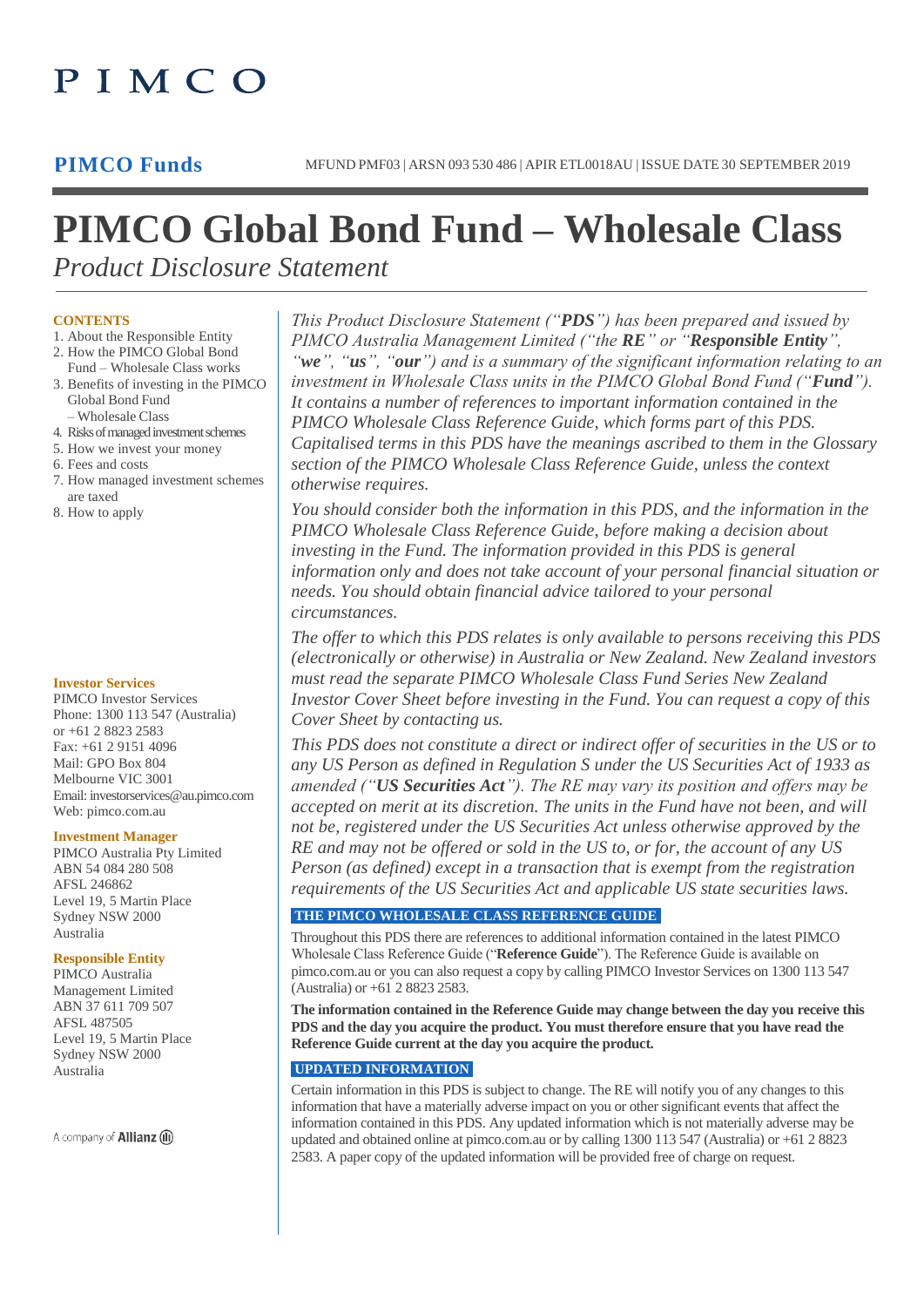#### **1. About the Responsible Entity**

## **THE RESPONSIBLE ENTITY**

PIMCO Australia Management Limited is the responsible entity for the Fund. We are responsible for the day-to-day operation of the Fund and for ensuring it complies with the Fund's constitution ("**Constitution**") and relevant laws. This responsibility includes establishing, implementing and monitoring the Fund's investment objective and strategy. We are the issuer of units in the Fund and have prepared this PDS. Our responsibilities and obligations as the responsible entity of the Fund are governed by the Fund's Constitution as well as the Corporations Act 2001 (Cth) ("**Corporations Act**") and general trust law.

The RE has appointed State Street Australia Limited (ABN 21 002 965 200 AFSL 241419) as the custodian ("**Custodian**") and administrator ("**Administrator**") for the Fund. Subject to the relevant agreements between the RE and the

Custodian/Administrator, the RE, at its discretion, may change the Custodian and Administrator from time to time and appoint additional service providers.

## **THE INVESTMENT MANAGER**

PIMCO Australia Pty Limited ("**PIMCO**") is the Investment Manager of the Fund. Both PIMCO and the RE are members of the PIMCO Group, one of the largest investment managers in the world. As the Investment Manager, PIMCO will make investment decisions in relation to the Fund. PIMCO Group's history dates back to 1971 when it was established as a specialist fixed interest manager. The PIMCO Group has its head office in Newport Beach, California, USA with offices located in Hong Kong, New York, Austin, Toronto, Munich, Sydney, Singapore, Tokyo, London, Milan, São Paulo, Taipei, Zurich, Bermuda, Chicago and Solana Beach (the Solana Beach, CA and Chicago, IL offices relate to PIMCO's acquisition of Gurtin Fixed Income Management, LLC in January 2019).

For Australian clients, the PIMCO Group has been managing fixed interest assets since 1997 and alternative assets since 2006. Through various holding company structures, the PIMCO Group is majority owned by Allianz SE. Allianz SE is a European based multinational insurance and financial services holding company and a publicly traded German company. The PIMCO Group, as at 30 June 2019, managed over US\$1.84 trillion (including nonthird party assets) for investors around the world and employs over 785 investment professionals across all its offices.

PIMCO's goal is to provide attractive returns while maintaining a strong culture of risk management and long-term discipline. PIMCO's investment process emphasises well researched fundamental economic and credit analysis to identify value in market sectors and individual securities. It takes moderate risk across many different portfolio positions to ensure that no single risk dominates returns.

## **2. How the PIMCO Global Bond Fund Wholesale Class works**

The Fund is a registered managed investment scheme under the Corporations Act and is governed by the Constitution. This means your money is pooled together with monies from other investors. This pool is used to buy investments that are managed on behalf of all investors in the Fund. The Fund's assets are acquired in accordance with the Fund's investment strategy. Investors receive units when they invest in the Fund. In general, each unit represents an equal undivided interest in the assets of the Fund subject to liabilities; however it does not give the investor an interest in any particular asset of the Fund. Your units will represent the value of your investment in the Fund, referable to the relevant class.

#### **APPLYING FOR UNITS**

Investors can acquire Wholesale Class units by completing the application form ("**Application Form**") accompanying this PDS; or by making an application through the mFund settlement service operated by the Australian Securities Exchange ("**ASX**") ("**mFund**") by placing a buy order for units with your licensed broker who will then process the buy order for units in the Fund using CHESS, the ASX electronic settlement system and will provide the application money to us. We will then issue new units in the Fund to your CHESS Holder Identification Number ("**HIN**") and notify your broker of the unit price and the units issued.

The minimum initial investment amount for Wholesale Class units in the Fund is \$20,000.

The price at which units are acquired is determined in accordance with the Constitution ("**Application Price**"). The Application Price is, in general terms, equal to the Net Asset Value ("**NAV**") of the Fund, referable to Wholesale Class units divided by the number of Wholesale Class units on issue and adjusted for transaction costs ("**Buy Spread**"). Assets are valued in accordance with the RE's valuation policy. At the date of this PDS, there is no Buy Spread, however, the Buy Spread for this Fund may change and we will not ordinarily provide prior notice. Any updates to the Buy Spread may be obtained from PIMCO's website.

The Application Price will vary as the market value of assets in the Fund rises or falls.

## **APPLICATION CUT-OFF TIMES**

If we receive a correctly completed Application Form or an application via mFund which we can accept, identification documents (if applicable) and cleared application money:

- before or at 2.00pm on a Business Day (or for applications made through the mFund settlement service, within the timeframes set out in the ASX Settlement Operating Rules), the application will generally be processed on that Business Day. If your application for units is accepted, you will generally receive the Application Price calculated for that Business Day; or
- after 2.00 pm on a Business Day (or for applications made through the mFund settlement service, within the timeframes set out in the ASX Settlement Operating Rules), the application will generally be processed on the next Business Day. If your application for units is accepted, you will generally receive the Application Price calculated for the next Business Day.

The RE will generally determine the Application Price of Wholesale Class units on each Business Day.

## **MAKING ADDITIONAL INVESTMENTS**

Subject to the above application cut-off times, you can make additional investments into the Fund at any time by sending us your additional investment amount and mailing, emailing or faxing a completed Additional Investment Form or by making an application for units through mFund. The minimum additional investment into Wholesale Class units in the Fund is \$5,000.

#### **DISTRIBUTIONS**

An investor's share of any distributable income is calculated in accordance with the Constitution and is generally based on the number of units held by the investor at the end of the distribution period.

The distributions you receive are generally assessable income and can be made up of both income and capital gains. Distributions are generally calculated based on the Fund's net income at the end of the distribution period divided by the number of units on issue. This gives a distributable income amount per unit. Your distribution entitlement is then determined by multiplying the number of units held by the distributable income amount per unit. An investor who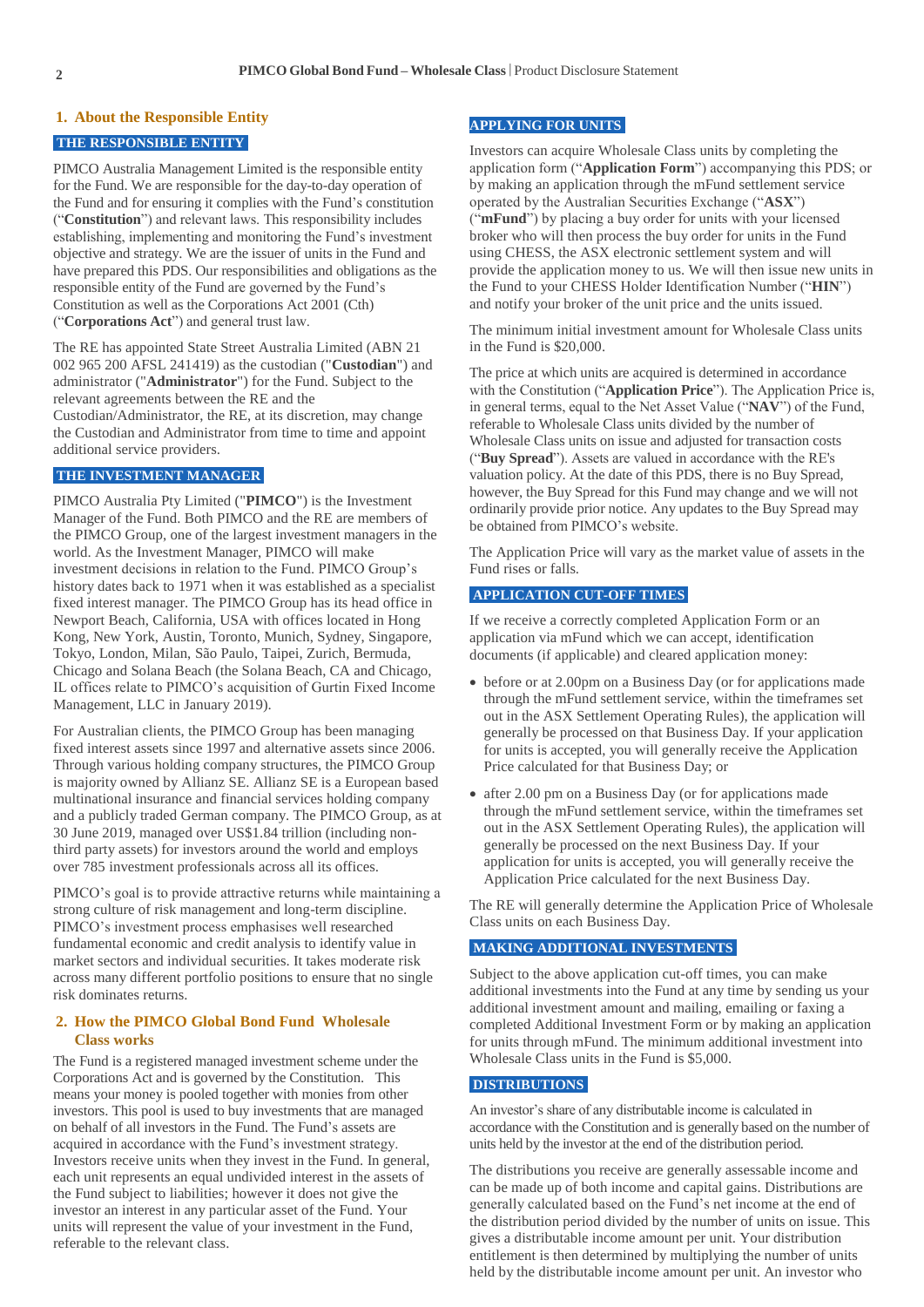invests during a distribution period may get back some of their capital as income.

The Fund generally distributes income quarterly at the end of March, June, September and December. Distributions are usually paid to investors within 14 days of the period end. However the distribution at 30 June may take longer. The RE may change the distribution frequency without notice.

Indirect Investors should review their IDPS Guide for information on how and when they receive any income distributions.

## **ACCESS TO YOUR MONEY**

Investors in the Fund can withdraw their investment by:

 completing a withdrawal form (available at pimco.com.au) and mailing, faxing or emailing a scanned copy to:

PIMCO Investor Services GPO Box 804 Melbourne VIC 3001 Fax: +61 2 9151 4096 Email: [investorservices.transactions@au.pimco.com](mailto:investorservices.transactions@au.pimco.com)

or by:

 making a withdrawal request through mFund by placing a sell order for units with your licensed broker.

There is no minimum withdrawal amount. Once we receive a withdrawal request, we may act on the withdrawal request without further enquiry if the withdrawal request bears an account number or investor details and (apparent) signature(s), or the investor's authorised signatory's (apparent) signature(s) or if the withdrawal is received via mFund.

The RE will generally allow investors in the Fund to access their investment within seven Business Days of receipt of a withdrawal request, as provided under the Constitution. Withdrawal proceeds will be paid to an investor's nominated bank account or, where the request is received via mFund, to the investor's licensed broker. This period of time may be extended further where the RE has taken all reasonable steps to realise sufficient assets, but is unable to do so due to circumstances outside its control. In these circumstances the period of time for satisfying withdrawal requests is extended for such further period as those circumstances apply. In certain circumstances, such as when there is a freeze on withdrawals, you may not be able to withdraw your units within the usual period upon request. Your units will be withdrawn after the RE has accepted your withdrawal request and the applicable withdrawal price has been determined. The RE is not required to accept a withdrawal request in certain circumstances.

The price at which units are withdrawn ("**Withdrawal Price**") is determined in accordance with the Constitution. The Withdrawal Price is, in general terms, equal to the NAV of the Fund referable to Wholesale Class units, divided by the number of Wholesale Class units on issue and adjusted for transaction costs ("**Sell Spread**"). At the date of this PDS, the Sell Spread is 0.10%. However, the Sell Spread for this Fund may change and we will not ordinarily provide prior notice. Any updates to the Sell Spread may be obtained from PIMCO's website. The Withdrawal Price will vary as the market value of assets in the Fund rises or falls.

If you are an Indirect Investor, you need to provide your withdrawal request directly to your IDPS Operator. The time to process a withdrawal request will depend on the particular IDPS Operator.

#### **WITHDRAWAL CUT-OFF TIMES**

All withdrawal requests must be received by the RE by 2.00 pm on a Business Day (or for withdrawal requests made through the mFund settlement service, within the timeframes set out in the ASX Settlement Operating Rules) for processing that day and will generally receive the Withdrawal Price for that Business Day or, if the Withdrawal Price is not calculated for that Business Day, the next Withdrawal Price which is calculated. Any withdrawal request received after that time will be treated as having been received on the next Business Day and will receive the Withdrawal Price calculated for the next Business Day or if the Withdrawal Price is not calculated for the next Business Day, the next Withdrawal Price which is calculated. The RE will generally determine the Withdrawal Price of Wholesale Class units on each Business Day.

#### **FURTHER READING**

You should read the important information in the "Investing in a PIMCO Fund", "Managing your investment" and "Withdrawing your investment" sections of the Reference Guide, about application terms, cooling off rights, authorised signatories, reports, withdrawal terms, and withdrawal restrictions, before making a decision. Go to the Reference Guide at [pimco.com.au.](http://pimco.com.au/) The material relating to these matters may change between the time when you read this PDS and the day when you acquire the product.

## **3. Benefits of investing in the PIMCO Global Bond Fund Wholesale Class**

The Fund is an actively managed portfolio of government, corporate, mortgage and other global fixed interest securities. Significant features and benefits of investing in the Fund are:

#### **INVESTMENT PROCESS**

 The Fund benefits from PIMCO's thought leadership and timetested investment process, which guides portfolio construction via a top-down macroeconomic outlook and rigorous bottom-up credit analysis.

### **EXPERTISE**

- PIMCO is one of the largest fixed interest managers in the world with over 785 investment professionals globally as at 30 June 2019.
- With dedicated sector and regional investment specialists in multiple offices around the world, PIMCO's depth and reach allows efficient and effective access to all major global fixed interest markets.

#### **DIVERSIFICATION AND ACTIVE MANAGEMENT**

- Designed as a core allocation to global fixed interest, the Fund may provide diversification benefits amongst an allocation to other asset classes, such as equities.
- The Fund aims to provide diversified exposure to multiple economies, yield curves and sectors, which can improve riskadjusted returns
- The Fund is actively managed, which allows PIMCO to focus on securities regarded by PIMCO to have the strongest risk versus return attributes and avoid securities that are regarded by PIMCO to have insufficient value or a likelihood of capital loss.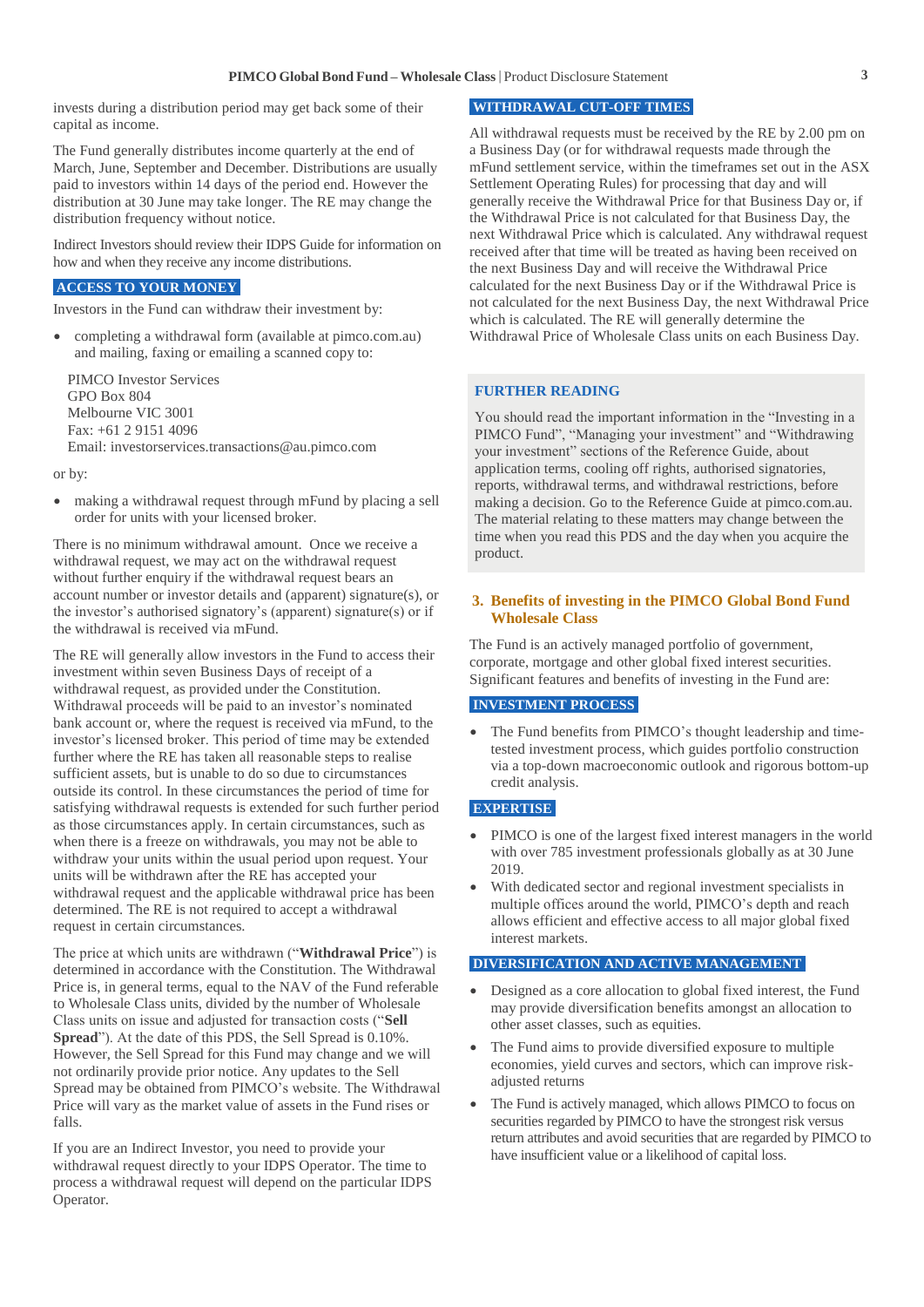#### **POTENTIAL REGULAR DISTRIBUTIONS**

The Fund seeks to provide a regular income stream by way of quarterly distributions (the RE may change the distribution frequency without notice).

#### **REGULAR REPORTING**

• Monthly, quarterly and annual reporting is provided to keep you up to date on your investments.

Please note that the RE does not guarantee the repayment of capital or any rate of return or the Fund's investment performance.

#### **4. Risks of managed investment schemes**

All investments carry risk. Different investment strategies may carry different levels of risk, depending on the assets acquired under the strategy. Assets with the highest long-term returns may also carry the highest level of short-term risk. The significant risks below should be considered in light of your risk profile when deciding whether to invest in the Fund. Your risk profile will vary depending on a range of factors, including your age, your investment time frame (how long you wish to invest for), your other investments or assets you may have and your risk tolerance. The significant risks of the Fund are described below.

We do not guarantee the liquidity of the Fund's investments, repayment of capital or any rate of return or the Fund's investment performance. The value of the investments will vary. The level of returns will vary and future returns may differ from past returns. Returns are not guaranteed and you may lose money by investing in the Fund. Laws affecting managed investment schemes may also change in the future.

The RE does not offer advice that takes into account your personal financial situation, including advice about whether the Fund is suitable for your circumstances. If you require personal financial advice, you should contact a licensed financial adviser.

## **MARKET RISK**

The market price of securities owned by the Fund may go up or down, sometimes rapidly or unpredictably. Securities may decline in value due to factors affecting securities markets generally or particular industries represented in the securities markets. The value of a security may decline due to general market conditions which are not specifically related to a particular company, such as real or perceived adverse economic conditions, changes in the general outlook for corporate earnings, changes in interest or currency rates, adverse changes to credit markets, global political instability, or adverse investor sentiment generally. The value of a security may also decline due to factors which affect a particular industry or industries, such as labour shortages or increased production costs and competitive conditions within an industry. During a general downturn in the securities markets, multiple asset classes may decline in value simultaneously.

Further, changes in tax, legal and economic policy, political events and technology failure can all directly or indirectly create an environment that may influence the value of your investments.

## **INTEREST RATE RISK**

Interest rate risk is the risk that fixed income securities and other instruments in the Fund's portfolio will decline in value because of an increase in interest rates. As nominal interest rates rise, the value of certain fixed income securities held by a Fund is likely to decrease. A nominal interest rate can be described as the sum of a real interest rate and an expected inflation rate. Interest rate changes can be sudden and unpredictable, and the Fund may lose money as a result of movements in interest rates. The Fund may not be able to hedge against changes in interest rates or may

choose not to do so for cost or other reasons. In addition, any hedges may not work as intended.

## **CREDIT RISK**

The Fund could lose money if the issuer or guarantor of a fixed income security, or the counterparty to a derivative, repurchase agreement or a loan of portfolio securities, is unable or unwilling, or is perceived (whether by market participants, rating agencies, pricing services or otherwise) as unable or willing, to make timely principal and/or interest payments, or to otherwise honour its obligations. The downgrade of the credit of a security held by the Fund may decrease its value. Securities are subject to varying degrees of credit risk, which are often reflected in credit ratings. Measures such as average credit quality may not accurately reflect the true credit risk of a fund. This is especially the case if the Fund consists of securities with widely varying credit ratings. Therefore, if a fund has an average credit rating that suggests a certain credit quality, the fund may in fact be subject to greater credit risk than the average would suggest. This risk is greater to the extent the fund uses leverage or derivatives in connection with the management of the fund. Bonds are subject to the risk that litigation, legislation or other political events, local business or economic conditions, or the bankruptcy of the issuer could have a significant effect on an issuer's ability to make payments of principal and/or interest.

## **CURRENCY RISK**

The Fund may invest, directly or indirectly, in other countries, and if their currencies change in value relative to the Australian dollar, the value of the investment can change. The Fund may also, directly or indirectly, take currency positions with or without owning securities denominated in such currencies. Any foreign currency exposure limits and hedging policies of the Fund are outlined in the Investment Guidelines section (see "5. How we invest your money"). There can be no assurance that the Fund will be hedged at all times or that the Investment Manager will be successful at employing the hedge.

## **DERIVATIVES RISK**

The Fund may use Derivatives, directly or indirectly, for hedging purposes and/or for investment purposes. The value of a Derivative is derived from the value of an underlying asset. This involves basis risk as the value of a Derivative may not move perfectly in line with the physical security. Therefore, the Derivative positions cannot be expected to perfectly hedge the risk of the physical security. Other risks associated with Derivatives may include:

- loss of value because of a sudden price move or because of the passage of time;
- potential illiquidity of the Derivative;
- the Fund being unable to meet payment obligations as they arise;
- potential for leverage risk (this is discussed in the Reference Guide);
- the counterparty to any Derivative not being able to meet its obligations under the contract; and
- significant volatility in prices.

Note that neither the RE nor the Investment Manager guarantee that the Fund's derivatives strategy will be successful.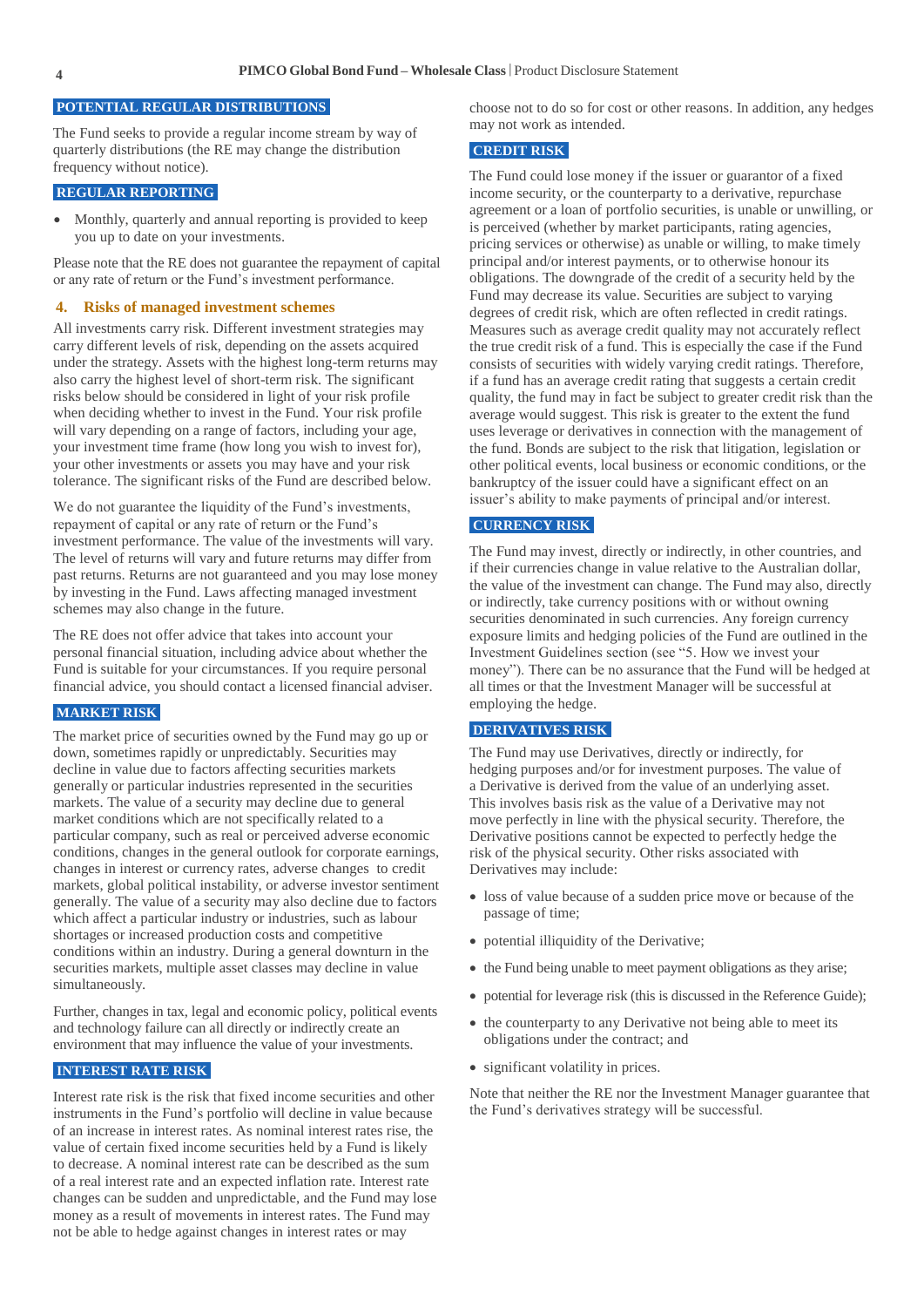#### **EMERGING MARKETS RISK**

The Fund may invest, directly or indirectly, in Emerging Market securities. Foreign (non-Australia) investment risk may be particularly high to the extent the Fund invests in Emerging Market securities. Emerging Market securities may present market, credit, currency, liquidity, legal, political and other risks different from, and potentially greater than, the risks of investing in securities and instruments economically tied to developed foreign countries. To the extent the Fund invests in Emerging Market securities that are economically tied to a particular region, country or group of countries, the Fund may be more sensitive to adverse political or social events affecting that region, country or group of countries. Economic, business, political, or social instability may affect Emerging Market securities differently, and often more severely, than developed market securities.

## **FURTHER READING**

You should read the important information in the "Risks of managed investment schemes" section of the Reference Guide about additional risks that apply to managed investment schemes before making a decision.

Go to the Reference Guide a[t pimco.com.au.](http://pimco.com.au/) The material relating to the additional risks may change between the time when you read this PDS and the day when you acquire the product.

## **5. How we invest your money**

**Warning:** Before choosing to invest in the Fund, you should consider the likely investment returns, the risks of investing and your investment time frame.

#### **INVESTMENT OBJECTIVE**

To achieve maximum total return by investing in global fixed interest securities, and to seek to preserve capital through prudent investment management.

## **ASSET CLASSES AND ALLOCATION RANGES**

| Indicative asset allocation range (as a % of NAV) |      |
|---------------------------------------------------|------|
| Fixed Income and cash                             | 100% |

In order to meet the Fund's investment objectives, asset classes and investment ranges may be changed from time to time. PIMCO has full discretion in relation to asset allocation ranges. We will give unitholders written notice of any material variation which we believe they would not have reasonably expected.

#### **BENCHMARK**

Bloomberg Barclays Global Aggregate Index Hedged in Australian dollars.

#### **MINIMUM SUGGESTED TIME FRAME**

The minimum suggested time frame for investment in the Fund is 5 to 7 years.

## **RISK LEVEL OF THE FUND**

Low.

There is a low level risk of loss of investment over one year. Investment in the Fund has the potential to produce medium level returns over the suggested time frame.

## **INVESTOR SUITABILITY**

The Fund is designed for investors who wish to have a broadly diversified exposure to international fixed interest markets.

## **INVESTMENTS HELD**

The Fund invests in government, corporate, mortgage and other fixed interest securities. While the Fund invests predominantly in Investment Grade securities, it may also invest in non-Investment Grade fixed interest securities and Emerging Market Debt.

The Fund may also hold cash and Derivatives.

## **INVESTMENT STRATEGY**

In pursuing the Fund's investment objective, PIMCO applies a wide range of diverse strategies including Duration analysis, Credit analysis, Relative Value analysis, Sector Allocation and Rotation and individual security selection. PIMCO's investment strategy emphasises active decision making with a long-term focus and seeks to avoid extreme swings in Duration or maturity with a view to creating a steady stream of returns. A number of these terms are explained in the Glossary section of the Reference Guide.

## **INVESTMENT GUIDELINES**

PIMCO has adopted the following guidelines in managing the Fund:

- **Duration** The average portfolio Duration of the Fund will vary based on PIMCO's forecast of interest rates and under normal conditions it is expected to range between plus/minus three years versus the Benchmark.
- **Credit quality** The Fund will invest predominantly in Investment Grade securities but may in addition invest in below Investment Grade securities in certain circumstances.
- **Currency hedging** PIMCO will normally seek to hedge the Fund's foreign currency exposure between 90% and 110% to Australian dollars.

Percentage limitations will apply at the time of investment. The Fund is not required to sell any securities in the event that such limitations are subsequently exceeded, whether as a result of market movements, applications or withdrawals from the Fund or otherwise. The Fund is not required to sell a security in the event such security is downgraded below the Fund's minimum investment quality, provided that such security met the Fund's minimum quality standard at the time of purchase.

A number of these terms are explained in the Glossary section of the Reference Guide.

#### **CHANGING THE INVESTMENT STRATEGY/GUIDELINES**

The investment strategy and the investment guidelines may be changed. If the investment strategy or the investment guidelines are to be changed, investors in the Fund will be notified in accordance with the Corporations Act.

## **LABOUR, ENVIRONMENTAL, SOCIAL AND ETHICAL CONSIDERATIONS**

In buying, selling or retaining underlying investments PIMCO does not generally take into account labour standards or environmental, social or ethical ("**ESG**") considerations. However, to the extent that PIMCO believes those matters may affect the value or performance of an underlying investment they may be considered. In relation to this Fund, PIMCO does not apply a predetermined view as to what constitutes labour standards or environmental, social or governance considerations. These will be determined on a case-by-case basis for this Fund.

## **FUND PERFORMANCE**

Up-to-date information on the performance of the Fund will be available by calling PIMCO Investor Services on 1300 113 547 (Australia) or  $+61$  2 8823 2583 or visitin[g pimco.com.au.](http://pimco.com.au/)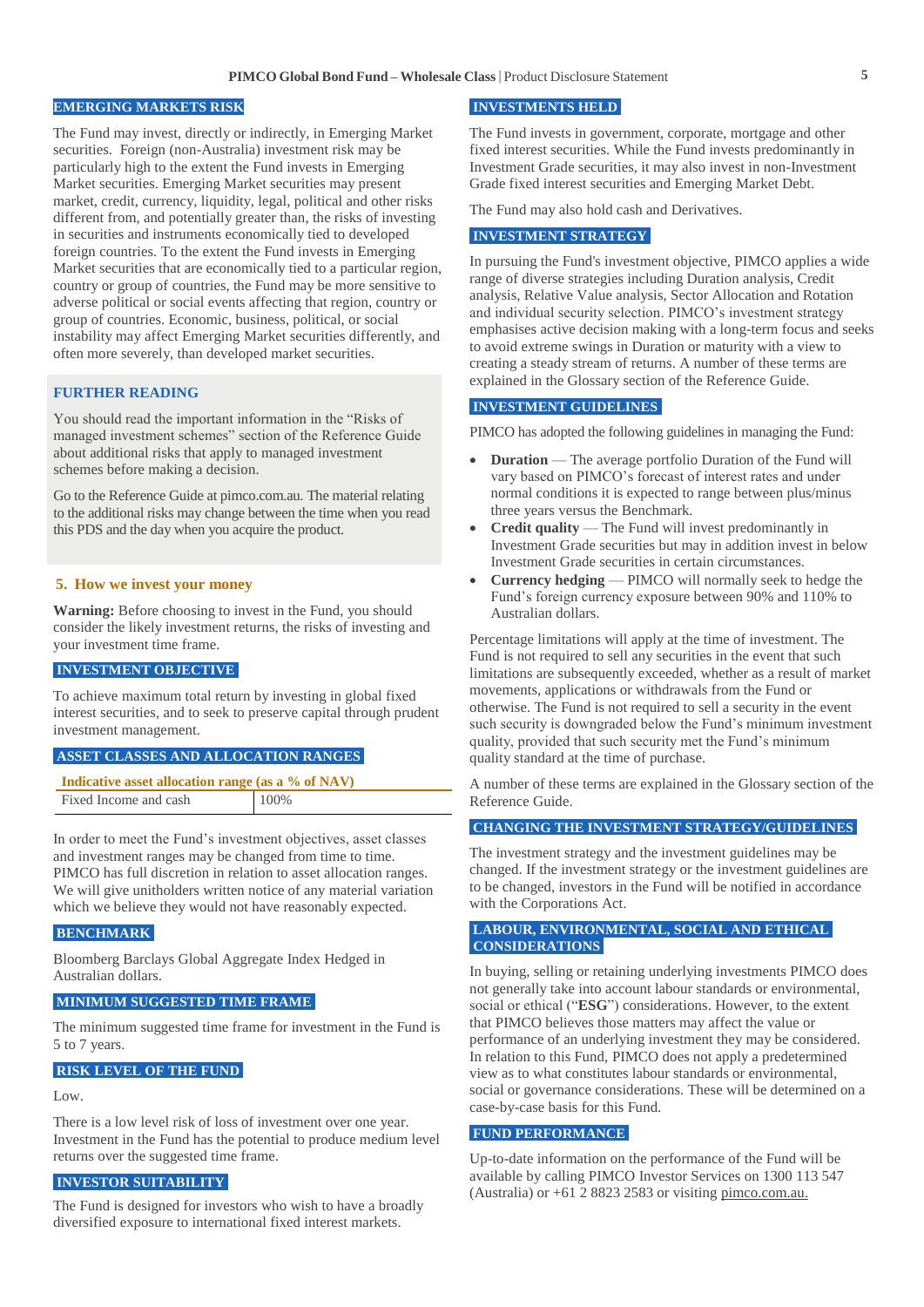## **6. Fees and costs**

## **DID YOU KNOW?**

Small differences in both investment performance and fees and costs can have a substantial impact on your long-term returns.

For example, total annual fees and costs of 2% of your investment balance rather than 1% could reduce your final return by up to 20% over a 30 year period (for example, reduce it from \$100,000 to \$80,000).

You should consider whether features such as superior investment performance or the provision of better member services justify higher fees and costs.

You may be able to negotiate to pay lower contribution fees and management costs where applicable. Ask the fund or your financial adviser.

## **TO FIND OUT MORE**

If you would like to find out more, or see the impact of the fees based on your own circumstances, the Australian Securities and Investments Commission ("**ASIC**") website

(www.moneysmart.gov.au) has a managed funds fee calculator to help you check out different fee options.

The information in the following table can be used to compare costs between this and other simple managed investment schemes.

Fees and costs may be paid directly from your investment or deducted from investment returns. For information on tax, please see section 7 of this PDS.

| <b>Type of fee or cost</b>                         | Amount                                                                                                                                                                                                               |  |
|----------------------------------------------------|----------------------------------------------------------------------------------------------------------------------------------------------------------------------------------------------------------------------|--|
| Fees when your money moves in or out of the Fund   |                                                                                                                                                                                                                      |  |
| Establishment fee                                  | Nil                                                                                                                                                                                                                  |  |
| Contribution fee                                   | Nil                                                                                                                                                                                                                  |  |
| Withdrawal fee                                     | Nil                                                                                                                                                                                                                  |  |
| Exit fee                                           | Nil                                                                                                                                                                                                                  |  |
| Management costs <sup>1,2</sup>                    |                                                                                                                                                                                                                      |  |
| The fees and costs for managing<br>your investment | The management costs consist of:<br><b>Management fee: 0.49% p.a. of</b><br>the NAV of the Fund referable to<br>Wholesale Class units<br><b>Indirect costs:</b> $0.25\%$ p.a. of the<br>NAV of the Fund referable to |  |

<sup>1</sup> Management costs quoted are inclusive of GST and net of any RITC at the prescribed rate (depending on the nature of the fee or expense).

Wholesale Class units<sup>3</sup>

<sup>2</sup> The RE may from time to time negotiate a different fee arrangement (by way of a rebate or waiver of fees) with investors who are Wholesale Clients (as defined in the Reference Guide).

<sup>3</sup> The indirect costs are calculated and incorporate reasonably estimated amounts with reference to the relevant costs incurred during the financial year ending 30 June 2019.

## **ADDITIONAL EXPLANATION OF FEES AND COSTS**

#### **What do the management costs pay for?**

Management costs comprise the additional fees or costs that a unitholder incurs by investing in the Fund rather than by investing directly in the assets.

The management fee of 0.49% p.a. of the NAV of the Fund referable to Wholesale Class units is accrued daily and paid in arrears from the assets of the Fund at the end of each quarter. As at the date of this PDS, ordinary expenses such as those payable to the Investment Manager, Responsible Entity, Custodian, Administrator, auditor and other ordinary expenses of operating the Fund are paid out of the management fee at no additional charge to you.

The management costs shown above do not include extraordinary expenses (if they are incurred in future) such as litigation costs, the costs of convening Unitholder meetings and other costs. Management costs include indirect costs but do not include transactional and operational costs (such as the costs associated with investing the Fund's assets).

## **Indirect costs**

Indirect costs generally include management costs (if any) from underlying funds and a reasonable estimate of certain costs of investing in over-the-counter derivatives to gain investment exposure to assets or implement the Fund's investment strategy.

Indirect costs are calculated and incorporate reasonably estimated amounts with reference to the relevant costs incurred during the financial year ending 30 June 2019. Indirect costs of the Fund are reflected in the Wholesale Class unit price and borne by unitholders, but they are not paid to the RE or Investment Manager.

## **Transactional and operational costs**

In managing the assets of the Fund, the Fund may incur transactional and operational costs ("**Transactional Costs**") such as brokerage, settlement costs, clearing costs and applicable stamp duty when assets are bought and sold, the costs of (or transactional and operational costs associated with) derivatives (excluding overthe-counter derivatives) and the implicit costs or spread incurred on buying or selling the Fund's assets. These costs can arise as a result of bid-offer spreads being applied by trading counterparties to securities traded by the Fund.

Transactional Costs arise through the day-to-day trading of the Fund's assets or when there are applications or withdrawals which cause net cash flows into or out of the Fund. These are reflected in the Fund's Wholesale Class unit price.

We estimate that the total Transactional Costs for the Fund during the year ended 30 June 2019 was 0.20% of the NAV of the Fund referable to Wholesale Class units, of which 0.02% was recouped via a Sell spread (see below) when redemptions took place, resulting in net Transactional Costs of 0.18%. The dollar value of these net Transactional Costs over a 1 year period based on an average account balance of \$50,000 is \$90. However, such costs for future years may differ.

As net Transactional Costs are factored into the asset value of the Fund's assets referable to Wholesale Class units and reflected in the unit price, they are an additional cost of investment to the investor but they are not a fee paid to the RE or the Investment Manager.

#### **Buy/Sell Spread**

The Buy/Sell Spread reflects the estimated costs incurred in buying or selling assets of the Fund when investors invest in or withdraw from the Fund and is designed to ensure, as far as practicable, that transaction costs incurred as a result of an investor entering or leaving the Fund are generally borne by that investor, and not other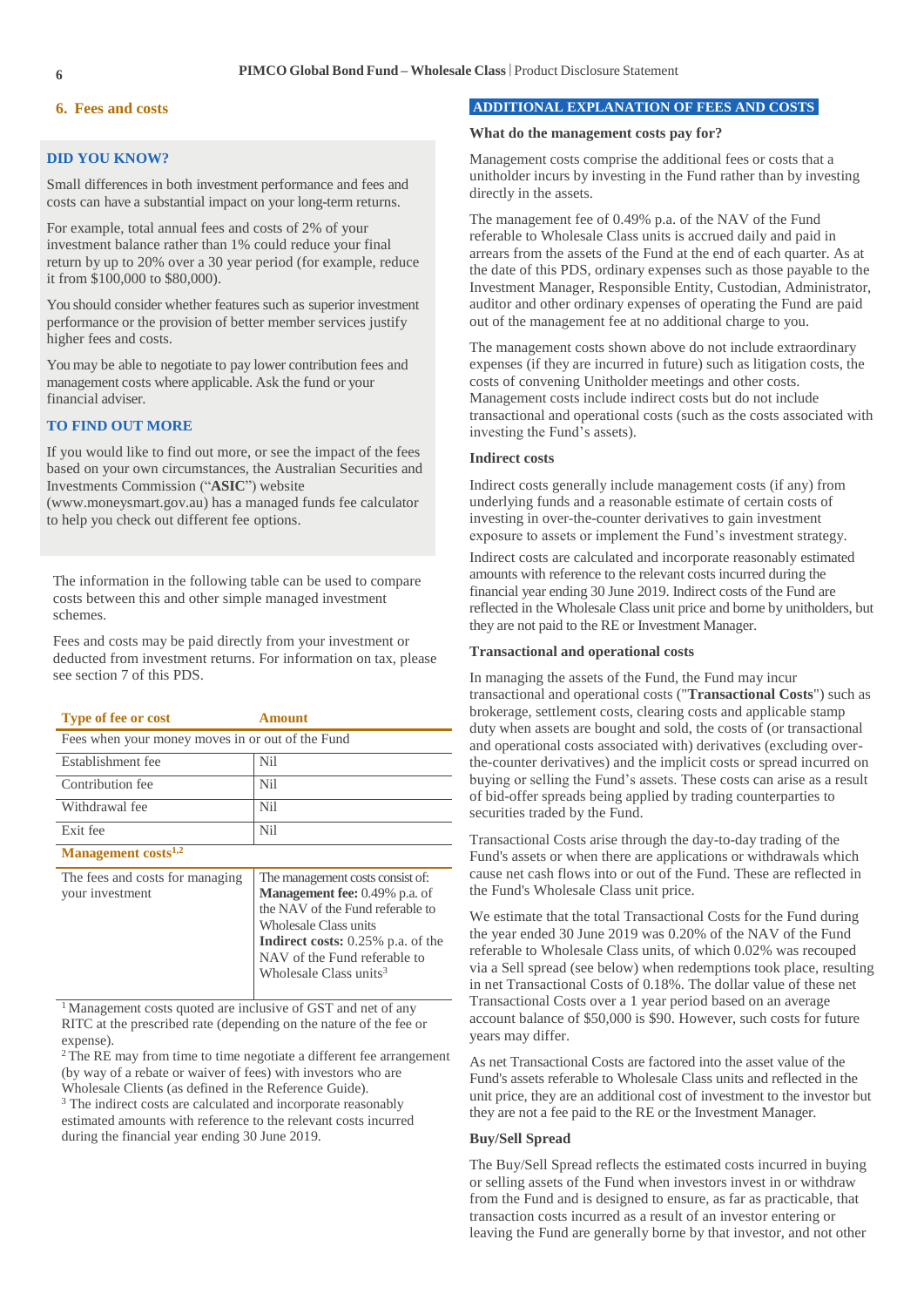investors. The Buy/Sell Spread is an additional cost to the investor but is incorporated into the unit price and incurred when an investor invests in or withdraws from the Fund and is not separately charged to the investor. The Buy/Sell Spread is paid into the Fund and not paid to the RE or the Investment Manager. There is no Buy Spread at the date of this PDS and the Sell Spread is 0.10% upon exit. Based on the current Buy and Sell spreads, the dollar value of these costs based on a withdrawal of \$50,000 is \$50 for each withdrawal transaction, and currently nil for each application. The Buy/Sell Spread can be altered by the Responsible Entity at any time to reflect the actual or estimated transaction costs incurred by the Fund and the Responsible Entity will not ordinarily provide prior notice. Generally, there will also be no Buy Spread incurred on distributions which are re-invested. The Buy/Sell Spread may change, without notice, for example, when it is necessary to protect the interests of existing members and if permitted by law. Any updates to the Buy/Sell Spread will be made available on, and can be obtained from, PIMCO's website.

### **Can the fees change?**

Yes, all fees can change without investor consent, subject to the maximum fee amounts specified in the Constitution. The maximum management fee specified in the Constitution is 1.1% per annum of the gross asset value of the Fund (exclusive of GST) (\$550 for every \$50,000 invested). The current fees are as set out in the table on page 6. The RE has the right to recover all expenses properly incurred in managing the Fund and as such these expenses may increase or decrease accordingly. The RE will generally provide investors with at least 30 days' notice of any proposed increase to management fees.

#### **Other service fees**

**Warning:** If you are transacting through mFund your stockbroker or accredited intermediary may charge you additional fees. You should refer to their Financial Services Guide or speak to them directly regarding these fees.

Additional fees may also be paid to a financial adviser if you have consulted a financial adviser. You should refer to the Statement of Advice provided by your financial adviser in which details of the fees are set out.

### **Updated fees and costs information**

Estimates may be based on a number of factors, including (where relevant), previous financial year information based on reasonable enquiries and typical costs of the relevant investment. As such, the actual fees and costs may differ and are subject to change from time to time. Updated information that is not materially adverse to investors will be updated online at [www.pimco.com.au,](http://www.pimco.com.au/) or you may obtain a paper copy of any updated information from us free of charge on request. However, if a change is considered materially adverse to investors, the RE will issue a replacement PDS and/or incorporated information, both of which will be available online. You can also obtain a copy of these documents, free of charge, by contacting us.

## **EXAMPLE OF ANNUAL FEES AND COSTS FOR THE FUND**

This table gives an example of how the fees and costs for this managed investment product can affect your investment over a 1 year period. You should use this table to compare this product with other managed investment products.

### **Example – PIMCO Global Bond Fund – Wholesale Class**

|                                      |               | BALANCE OF \$50,000 WITH A CONTRIBUTION OF \$5,000                                                                                                                                 |
|--------------------------------------|---------------|------------------------------------------------------------------------------------------------------------------------------------------------------------------------------------|
| DURING YEAR <sup>1</sup>             |               |                                                                                                                                                                                    |
| Contribution fees                    | <b>Nil</b>    | For every additional \$5,000 you<br>put in, you will be charged \$0.                                                                                                               |
| Plus management<br>costs comprising: | $0.74\%$ p.a. | And, for every \$50,000 you<br>have in the Fund you will be<br>charged \$370 each year,<br>comprising:                                                                             |
| Management fee                       | $0.49\%$ p.a. | \$245                                                                                                                                                                              |
| Indirect costs                       | $0.25%$ p.a.  | \$125                                                                                                                                                                              |
| Equals Cost of Fund                  |               | If you had an investment of<br>\$50,000 at the beginning of the<br>year and you put in an<br>additional \$5,000 during that<br>year, then you would be charged<br>fees of: $$3702$ |
|                                      |               | What it costs you will depend<br>on the fees you negotiate.                                                                                                                        |

<sup>1</sup> This example assumes the \$5,000 contribution occurs at the end of the first year, therefore management costs are calculated using the \$50,000 balance only. The management costs would be \$407. If you had invested the \$5,000 for a full 12 months. Indirect costs are not a fee earned by or paid to the RE or the Investment Manager.

 $<sup>2</sup>$  Additional fees may apply. Please note that this example does not</sup> capture all the fees and costs that may apply to you, such as the Buy/ Sell Spread (currently there is no Buy Spread). Additional fees may be payable to third parties including financial advisers and (if you have invested through mFund) brokers. You should refer to the Statement of Advice provided by your financial adviser in which details of the relevant fees are set out. ASIC provides a fees calculator on its website [www.](http://www.moneysmart.gov.au/) [moneysmart.gov.au,](http://www.moneysmart.gov.au/) which you may use to calculate the effects of fees and costs on your investment in the Fund.

#### **7. How managed investment schemes are taxed**

**Warning:** Investing in a registered managed investment scheme (such as the Fund) is likely to have tax consequences. You are strongly advised to seek your own professional tax advice about the applicable Australian tax (including income tax, GST and duty) consequences and, if appropriate, foreign tax consequences which may apply to you based on your particular circumstances before investing in the Fund.

The Fund is an Australian resident for tax purposes and does not pay tax on behalf of its members. Australian resident investors are assessed for tax on their share of any income and capital gains generated by the Fund and capital gains on disposal of their units in the Fund.

## **FURTHER READING**

You should read the important information in the "Taxation considerations" section of the Reference Guide, about taxation before making a decision. Go to the Reference

Guide a[t pimco.com.au.](http://pimco.com.au/) The material relating to these matters may change between the time when you read this PDS and the day when you acquire the product.